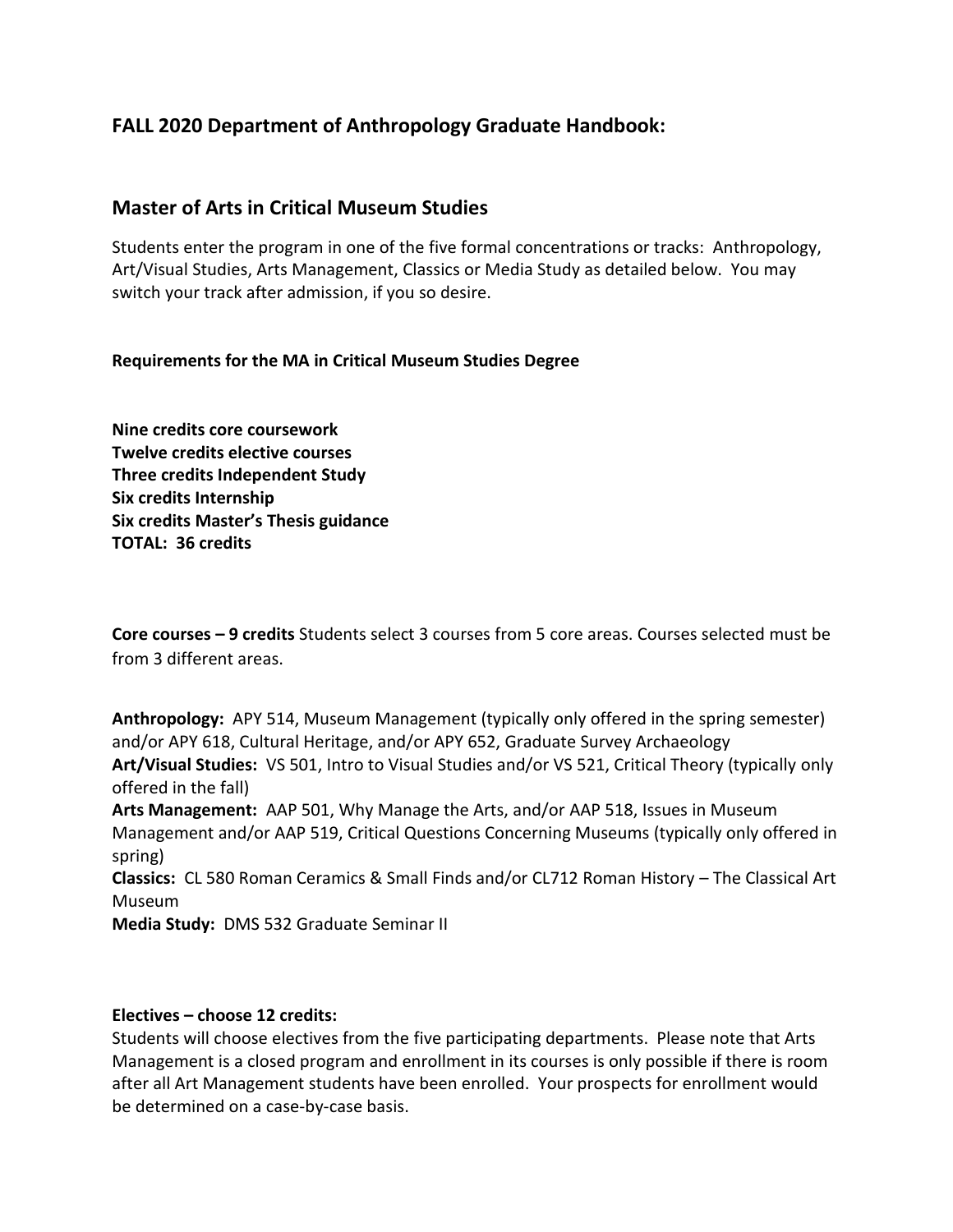#### **Independent Study – 3 credits:**

Students will enroll in one 3-credit independent study from any of the three departments, though preferably from their chosen track. The purpose of the independent study is to begin research and conduct directed readings in preparation of writing the thesis. **Anthropology:** APY 601, Individual Readings Archaeology (Biehl) or APY602, Individual Readings Cultural Anthropology (Franquesa) **Art/Visual Studies:** VS 595, Independent Study: Advanced Reading **Arts Management:** AAP 599 Independent Study **Classics: CL 805**, Independent Study

In the first semester, students will begin to conceptualize the planned thesis and begin building a tentative bibliography of at least 40 books and/or articles. Your bibliography and a paragraph-length description of your proposed thesis are due to your committee by January 15 of your first year and should be approved by the end of the spring semester drop/add period. In the second semester, students will continue their research and read the works on their bibliography.

### **Internship – 6 credits:**

Each student must fulfill an approved internship program, requiring regular meetings with faculty and final report. To register for an internship, you must complete a Graduate Internship Registration Request and collect signatures from your advisor and the internship representative. A six credit internship will require 240 hours of work time.

**Anthropology:** APY 538, Field School (Biehl, please ask the Graduate Coordinator to open up a section for you) **Art/Visual Studies:** AHI 598, The Politics of Museums in New York or Museum Studies Internship **Arts Management:** AAP 511, Fieldwork in Arts Management

**Master's Thesis – 6 credit hours: Anthropology:** APY 600 MA Project/Thesis Guidance **Art/Visual Studies:** VS 598, Thesis Guidance **Arts Management:** AAP 513, Thesis Guidance **Classics**: CL810, Thesis Guidance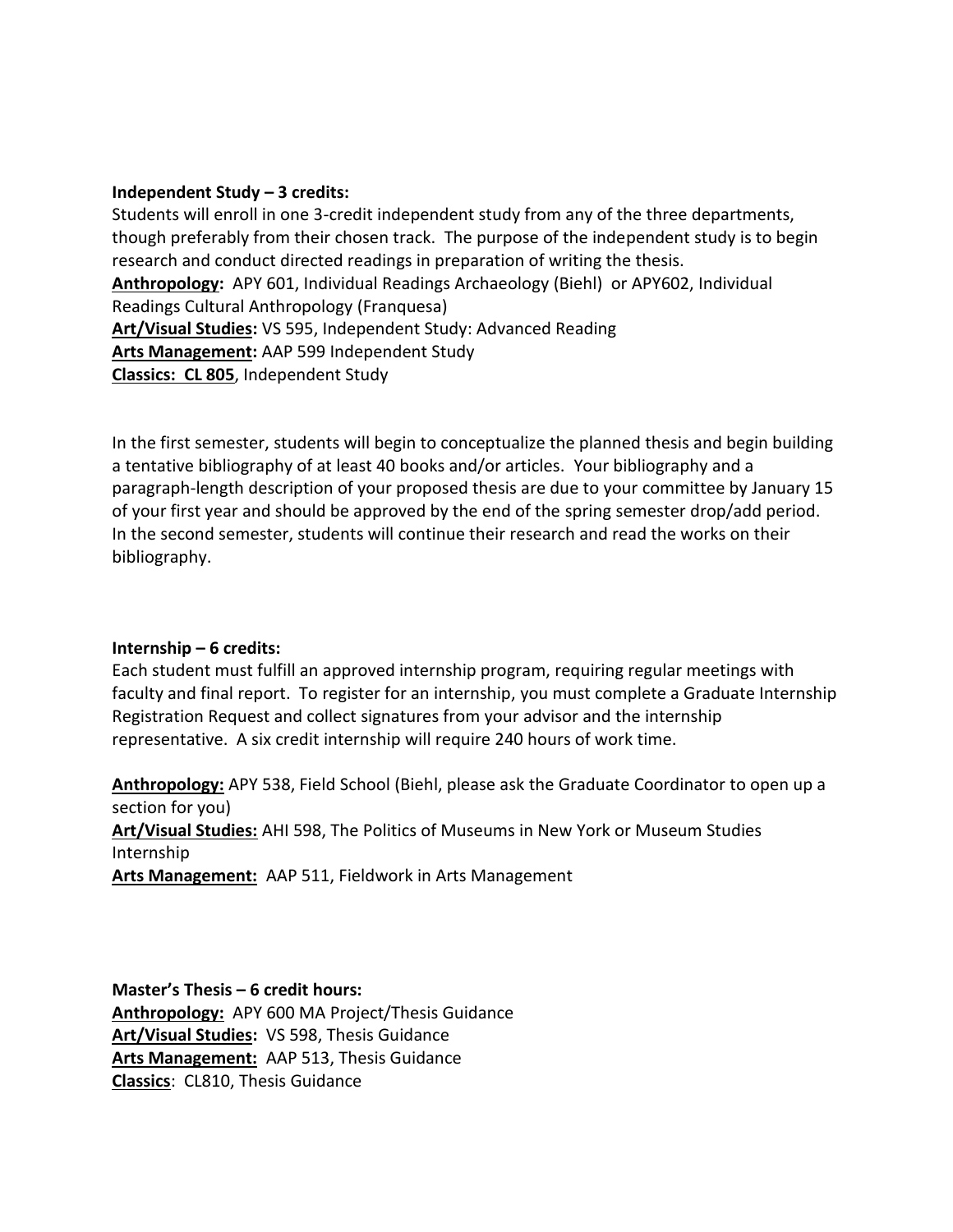## **Sample course sequence, fall semester:**

VS 521 – Critical Theory or core course selection (3 credits) AAP 518 – Issues in Museum Management or core course selection (3 credits) Independent Study from one of the three departments (3 credits) Elective Course (3 credits)

**\*\*Bibliography and paragraph length description of proposed project due by January 15, approval by close of spring semester drop/add period \*\*Submit Reading List Approval Form**

### **Sample course sequence, spring semester:**

APY514 – Museum Management or core course selection (3 credits) Elective Course (3 credits) Elective Course (3 credits) Elective Course (3 credits)

**\*\*Committee Formation. By the end of the second semester of your first year, you should have established your committee, which will consist of your major advisor (drawn from the department of your chosen track) and one additional faculty member. All core committee members must be members of the UB Graduate Faculty, while Associate members may serve as supplemental readers. Membership status may be determined by consulting this roster: <http://grad.buffalo.edu/succeed/current-students/grad-faculty.html>**

**\*\*File a Full Time Status Certification form for the 2nd year to allow continuation of financial aid and loan deferral with fewer than 12 credits.** At the end of your first year, or upon completion of your coursework, you will file the Full Time Certification form in order to be eligible in your second year for full-time status with fewer than 12 credits. **<https://grad.buffalo.edu/succeed/current-students/forms.html>**

**Apply for Graduation in HUB.** All students must apply for graduation in HUB in order to become a candidate for degree conferral. <https://grad.buffalo.edu/succeed/graduate/apply-for-graduation.html>